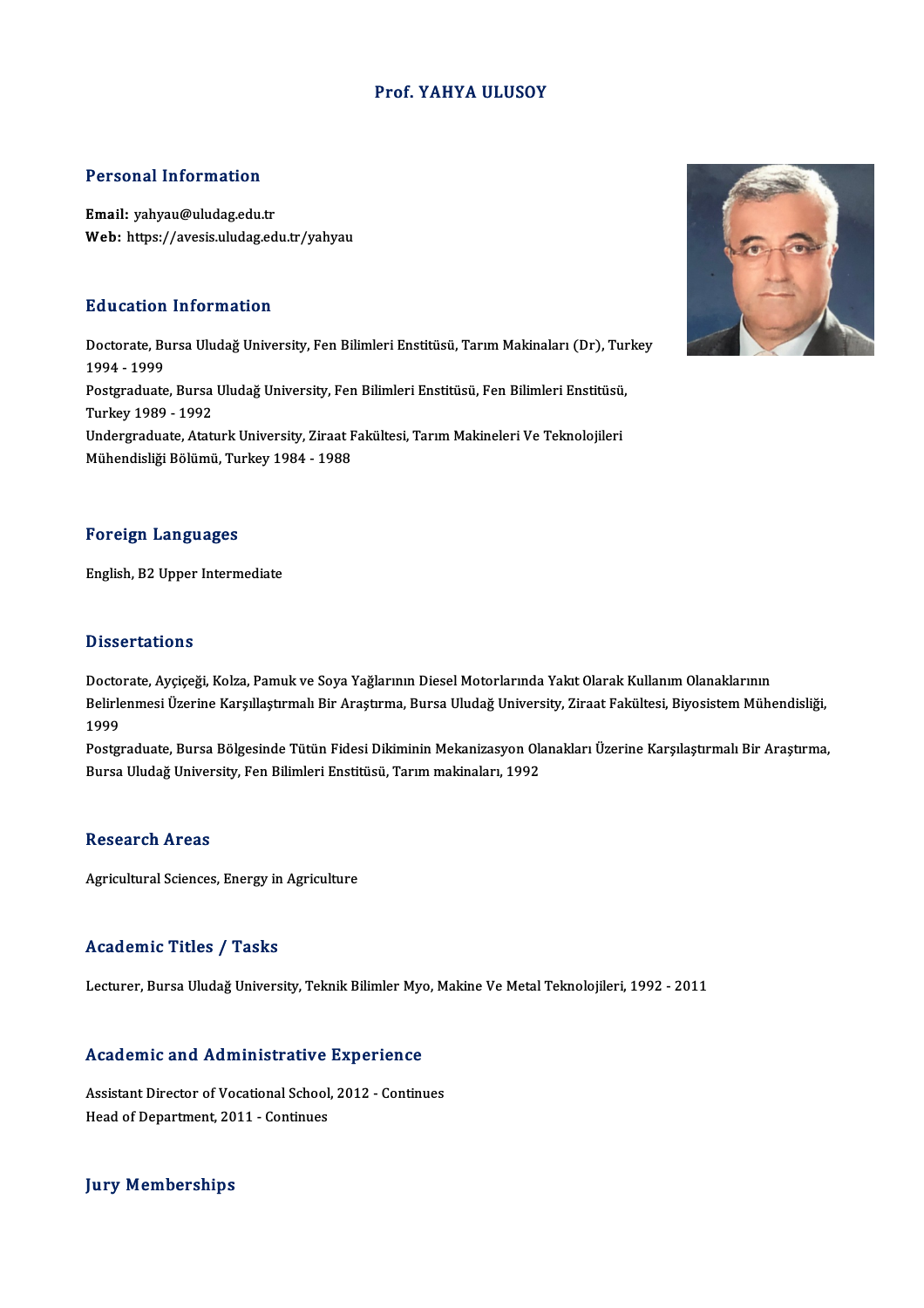Associate Professor Exam, Associate Professor Exam, Bursa Uludağ Üniversitesi, March, 2020

# Associate Professor Exam, Associate Professor Exam, Bursa Oludag Universitesi, March, 2020<br>Articles Published in Journals That Entered SCI, SSCI and AHCI Indexes

- rticles Published in Journals That Entered SCI, SSCI and AHCI Indexes<br>I. Energy and emission benefits of chicken manure biogas production: a case study<br>Illusov Y. Ulukardeslar A.H. Arslap B. Tekin Y. I. Energy and emission benefits of chicken manure biogas production: a case study<br>Ulusoy Y., Ulukardesler A. H., Arslan R., Tekin Y. Energy and emission benefits of chicken manure biogas production: a case study<br>Ulusoy Y., Ulukardesler A. H. , Arslan R., Tekin Y.<br>ENVIRONMENTAL SCIENCE AND POLLUTION RESEARCH, vol.28, no.10, pp.12351-12356, 2021 (Journal Uluse<br>ENVI<br>SCI)<br>PESI ENVIRONMENTAL SCIENCE AND POLLUTION RESEARCH, vol.28, no.10, pp.12351-12356, 2021 (Journ SCI)<br>SCI)<br>II. RESPONSE AND YIELD STABILITY OF CANOLA (Brassica napus L.) GENOTYPES TO MULTI-<br>ENVIRONMENTS USING GGE RIBLOT ANALYSIS
- SCI)<br>II. RESPONSE AND YIELD STABILITY OF CANOLA (Brassica napus L.) GENOTYPES TO MULTI-<br>ENVIRONMENTS USING GGE BIPLOT ANALYSIS RESPONSE AND YIELD STABILITY OF CANOLA (Brassica napus L.) GENOTYPE:<br>ENVIRONMENTS USING GGE BIPLOT ANALYSIS<br>SİNCİK M., GÖKSOY A. T. , ŞENYİĞİT E., ULUSOY Y., Acar M., Gizlenci S., Atagun G., Suzer S.<br>BIOACPO vol 33 no 3 nn ENVIRONMENTS USING GGE BIPLOT ANALYSIS<br>Sincik M., GÖKSOY A. T. , ŞENYIĞİT E., ULUSOY Y., Acar M., Gizlenci<br>BIOAGRO, vol.33, no.2, pp.105-114, 2021 (Journal Indexed in SCI)<br>Investigation of portisulate matter by ETIP, TEM a SINCIK M., GÖKSOY A. T. , ŞENYIĞİT E., ULUSOY Y., Acar M., Gizlenci S., Atagun G., Suzer S.<br>BIOAGRO, vol.33, no.2, pp.105-114, 2021 (Journal Indexed in SCI)<br>III. Investigation of particulate matter by FTIR, TEM and element
- BIOAGRO, vol.33, no.2, pp.105-114, 2021 (Journal Indexed in SCI)<br>Investigation of particulate matter by FTIR, TEM and elem<br>on diesel and waste cooking oil-biodiesel<br>Ulusov Y. Investiga<br>on diese<br>Ulusoy Y.<br>ENVIRON on diesel and waste cooking oil-biodiesel<br>Ulusoy Y.<br>ENVIRONMENTAL SCIENCE AND POLLUTION RESEARCH, vol.27, pp.500-509, 2020 (Journal Indexed in SCI)<br>Prediction and manning of soil slav and sond sontants using visible and ne

Ulusoy Y.<br>ENVIRONMENTAL SCIENCE AND POLLUTION RESEARCH, vol.27, pp.500-509, 2020 (Journal Indexed in SCI)<br>IV. Prediction and mapping of soil clay and sand contents using visible and near-infrared spectroscopy<br>TUMEAVAS Z. T ENVIRONMENTAL SCIENCE AND POLLUTION RESE<br>Prediction and mapping of soil clay and sand<br>TÜMSAVAŞ Z., TEKİN Y., ULUSOY Y., Mouazen A. M.<br>PIOSVSTEMS ENGINEERING .vol.177, np.90,100,26 Prediction and mapping of soil clay and sand contents using visible an<br>TÜMSAVAŞ Z., TEKİN Y., ULUSOY Y., Mouazen A. M.<br>BIOSYSTEMS ENGINEERING, vol.177, pp.90-100, 2019 (Journal Indexed in SCI)<br>Htilization of waste sooking

BIOSYSTEMS ENGINEERING, vol.177, pp.90-100, 2019 (Journal Indexed in SCI)

- TÜMSAVAŞ Z., TEKİN Y., ULUSOY Y., Mouazen A. M.<br>BIOSYSTEMS ENGINEERING, vol.177, pp.90-100, 2019 (Journal Indexed in<br>V. Utilization of waste cooking oil as an alternative fuel for Turkey<br>ARSLAN R., ULUSOY Y. Utilization of waste cooking oil as an alternative fuel for Turkey<br>ARSLAN R., ULUSOY Y.<br>ENVIRONMENTAL SCIENCE AND POLLUTION RESEARCH, vol.25, no.25, pp.24520-24525, 2018 (Journal Indexed in<br>SCD ARSI<br>ENVI<br>SCI)<br>Inve ENVIRONMENTAL SCIENCE AND POLLUTION RESEARCH, vol.25, no.25, pp.24520-24525, 2018 (Journal Index<br>SCI)<br>VI. Investigation of performance and emission characteristics of waste cooking oil as biodiesel in a<br>diesel engine
- SCI)<br>Investigation<br>diesel engine<br>ULUSOV V. APS diesel engine<br>ULUSOY Y., ARSLAN R., TEKİN Y., SÜRMEN A., Bolat A., ŞAHİN R.

PETROLEUM SCIENCE, vol.15, no.2, pp.396-404, 2018 (Journal Indexed in SCI)

ULUSOY Y., ARSLAN R., TEKİN Y., SÜRMEN A., Bolat A., ŞAHİN R.<br>PETROLEUM SCIENCE, vol.15, no.2, pp.396-404, 2018 (Journal Indexed in SCI)<br>VII. Prediction of soil cation exchange capacity using visible and near infrared spec PETROLEUM SCIENCE, vol.15, no.2, pp.396-404, 20<br>Prediction of soil cation exchange capacity u<br>ULUSOY Y., TEKİN Y., TÜMSAVAŞ Z., Mouazen A. M.<br>PIOSVSTEMS ENCINEERINC .vol.152, np.79, 92, 202 Prediction of soil cation exchange capacity using visible and near inf<br>ULUSOY Y., TEKİN Y., TÜMSAVAŞ Z., Mouazen A. M.<br>BIOSYSTEMS ENGINEERING, vol.152, pp.79-93, 2016 (Journal Indexed in SCI)<br>An investigation of engine and

# ULUSOY Y., TEKİN Y., TÜMSAVAŞ Z., Mouazen A. M.<br>BIOSYSTEMS ENGINEERING, vol.152, pp.79-93, 2016 (Journal Indexed in SCI)<br>VIII. An investigation of engine and fuel system performance in a diesel engine operating on wast BIOSYSTEMS ENGINEERING, vol.152, pp.79-93, 2016 (Journal Indexed in SCI)<br>An investigation of engine and fuel system performance in a diesel e<br>cooking oil<br>ULUSOY Y., ARSLAN R., KAPLAN C., Bolat A., Cedden H., Kaya A., Gunc An investigation of engine and fuel system performance in a di<br>cooking oil<br>ULUSOY Y., ARSLAN R., KAPLAN C., Bolat A., Cedden H., Kaya A., Gunc G.<br>INTERNATIONAL JOURNAL OF CREEN ENERCY .val.13, no.1, nn.40,48, ? cooking oil<br>ULUSOY Y., ARSLAN R., KAPLAN C., Bolat A., Cedden H., Kaya A., Gunc G.<br>INTERNATIONAL JOURNAL OF GREEN ENERGY, vol.13, no.1, pp.40-48, 2016 (Journal Indexed in SCI)<br>Online Measurement of Seil Organis Carbon as C

ULUSOY Y., ARSLAN R., KAPLAN C., Bolat A., Cedden H., Kaya A., Gunc G.<br>INTERNATIONAL JOURNAL OF GREEN ENERGY, vol.13, no.1, pp.40-48, 2016 (Journal Indexed in SCI)<br>IX. Online Measurement of Soil Organic Carbon as Correlate INTERNATIONAL JOURNAL OF GREEN EN<br>Online Measurement of Soil Organic<br>Vegetation Index in a Vertisol Field<br>TEKIN V. III USOV V. TÜMSAVAS Z. MOV Online Measurement of Soil Organic Carbon<br>Vegetation Index in a Vertisol Field<br>TEKİN Y., ULUSOY Y., TÜMSAVAŞ Z., Mouazen A. M.<br>SCIENTIEIC WORLD JOUPNAL 2014 (Journal Inde Vegetation Index in a Vertisol Field<br>TEKİN Y., ULUSOY Y., TÜMSAVAŞ Z., Mouazen A. M.<br>SCIENTIFIC WORLD JOURNAL, 2014 (Journal Indexed in SCI)<br>An evaluation of the alternative transport fuel polisies

- TEKIN Y., ULUSOY Y., TÜMSAVAŞ Z., Mouazen A. M.<br>SCIENTIFIC WORLD JOURNAL, 2014 (Journal Indexed in SCI)<br>X. An evaluation of the alternative transport fuel policies for Turkey<br>APSLAN P. ULUSOV V. Tekin V. SÜPMEN A. SCIENTIFIC WORLD JOURNAL, 2014 (Journa<br>An evaluation of the alternative transp<br>ARSLAN R., ULUSOY Y., Tekin Y., SÜRMEN A. An evaluation of the alternative transport fuel policies for Turkey<br>ARSLAN R., ULUSOY Y., Tekin Y., SÜRMEN A.<br>ENERGY POLICY, vol.38, no.6, pp.3030-3037, 2010 (Journal Indexed in SCI)<br>Analysis of biogge production in Turkey ENERGY POLICY, vol.38, no.6, pp.3030-3037, 2010 (Journal Indexed in SCI)
- ARSLAN R., ULUSOY Y., Tekin Y., SÜRMEN A.<br>ENERGY POLICY, vol.38, no.6, pp.3030-3037, 2010 (Journal Indexed in SCI)<br>XI. Analysis of biogas production in Turkey utilising three different materials and two scenarios<br>Ulusoy Y. Analysis of biogas production in Turkey utilising three different materials and two scenar<br>Ulusoy Y., Ulukardeşler A. H. , Ünal H., Alibaş K.<br>AFRICAN JOURNAL OF AGRICULTURAL RESEARCH, vol.4, pp.996-1003, 2009 (Journal Inde
- XII. Emission Characteristics of Sunflower Oil Methyl Ester<br>Ulusoy Y., Arslan R., Kaplan C. AFRICAN JOURNAL OF AGRIC<br>Emission Characteristics of<br>Ulusoy Y., Arslan R., Kaplan C.<br>ENEDCY SOURCES PAPT A BE Emission Characteristics of Sunflower Oil Methyl Ester<br>Ulusoy Y., Arslan R., Kaplan C.<br>ENERGY SOURCES PART A-RECOVERY UTILIZATION AND ENVIRONMENTAL EFFECTS, vol.31, no.11, pp.906-910,<br>2000 (Jaurnal Indoved in SCI) Ulusoy Y., Arslan R., Kaplan C.<br>ENERGY SOURCES PART A-REC<br>2009 (Journal Indexed in SCI)<br>Agricultural magbinery edu ENERGY SOURCES PART A-RECOVERY UTILIZATIO<br>2009 (Journal Indexed in SCI)<br>XIII. Agricultural machinery education in Turkey
- 2009 (Journal Indexed in SCI)<br>XIII. Agricultural machinery education in Turkey<br>Tekin Y., Arslan R., Ulusoy Y.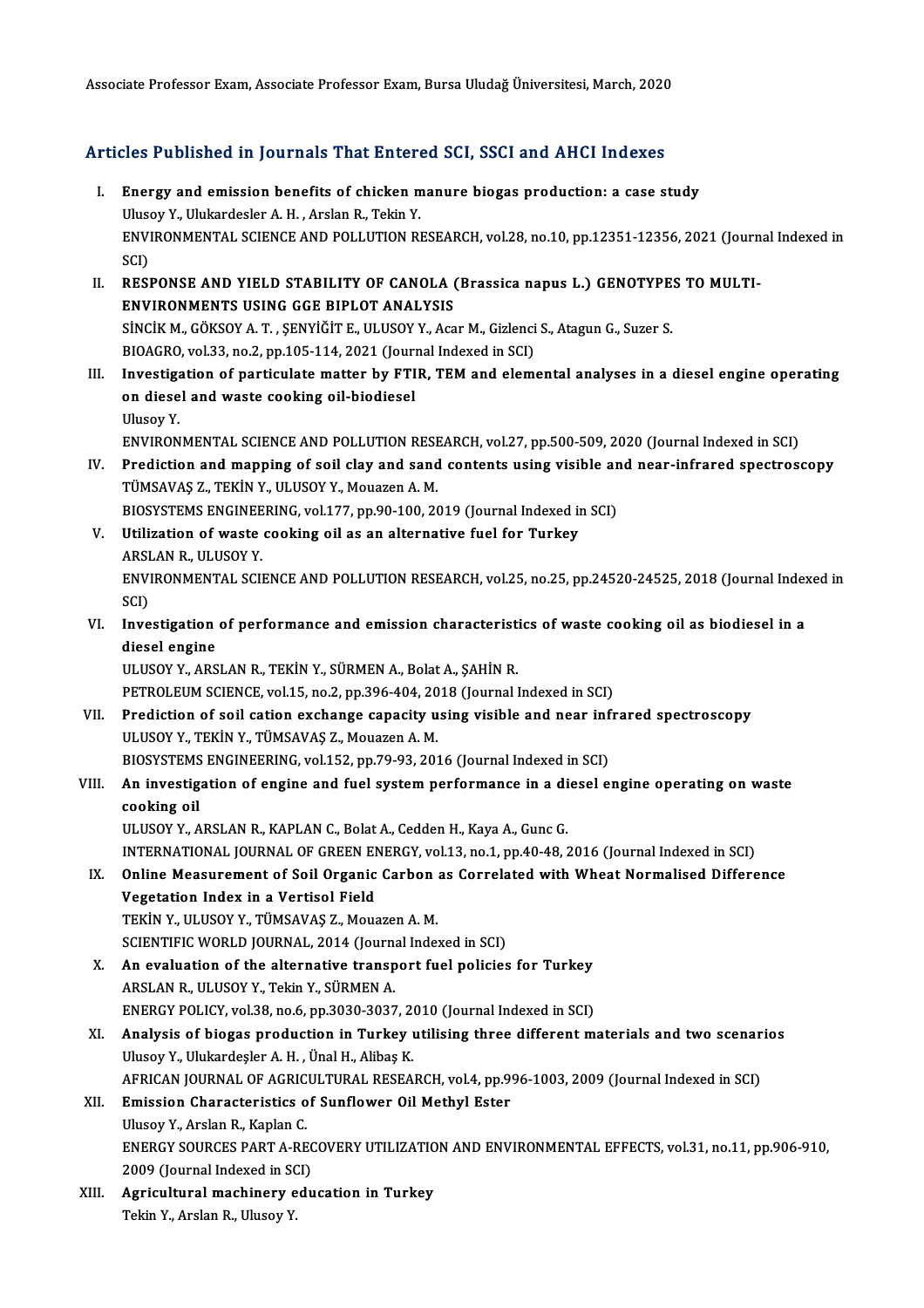INTERNATIONAL JOURNAL OF ENGINEERING EDUCATION, vol.22, no.1, pp.86-92, 2006 (Journal Indexed in SCI)<br>Engine and winter road test performances of used cooking eil eniginated biodiesel

- INTERNATIONAL JOURNAL OF ENGINEERING EDUCATION, vol.22, no.1, pp.86-92, 2006 (Journ<br>XIV. Engine and winter road test performances of used cooking oil originated biodiesel INTERNATIONAL JOURNAL OF ENGINEERING EDU<br>Engine and winter road test performances of<br>Cetinkaya M., Ulusoy Y., Tekin Y., Karaosmanoglu F.<br>Energy Conversion and Management val 46 nn 12. Engine and winter road test performances of used cooking oil originated biodiesel<br>Cetinkaya M., Ulusoy Y., Tekin Y., Karaosmanoglu F.<br>Energy Conversion and Management, vol.46, pp.1279-1291, 2005 (Journal Indexed in SCI Exp Cetinkaya M., Ulusoy Y., Tekin Y., Karaosmanoglu F.<br>Energy Conversion and Management, vol.46, pp.1279-12<br>XV. The engine tests of biodiesel from used frying oil<br>Ulusoy Y., Tekin Y., Cetinkaya M., Karaosmanoglu F.
- Energy Conversion and Management, vol.46, pp.12<br>The engine tests of biodiesel from used fryin<br>Ulusoy Y., Tekin Y., Cetinkaya M., Karaosmanoglu F.<br>Frergy Sources vol.26, no.10, np.927,922,2004 (L Energy Sources, vol.26, no.10, pp.927-932, 2004 (Journal Indexed in SCI Expanded)

# Articles Published in Other Journals

rticles Published in Other Journals<br>I. Public Awareness and Perception of Renewable Energy and Systems andRelated Educational Needs<br>in Turkey and Bulgaria rico Published in Str.<br>Public Awareness and F<br>in Turkey and Bulgaria<br>Sen M. Arclan B. Ulusey V. Public Awareness and Perception<br>in Turkey and Bulgaria<br>Şen M., Arslan R., Ulusoy Y., Tomov P.<br>PECENT Journal vol 22, no 2, nn 96.9 in Turkey and Bulgaria<br>Şen M., Arslan R., Ulusoy Y., Tomov P.<br>RECENT Journal, vol.22, no.2, pp.86-92, 2021 (International Refereed University Journal)

II. KULLANILMIS BİTKİSEL YAĞ METİL ESTERİNİN TRAKTÖR MOTORUNDA PERFORMANS VE EMİSYON RECENT Journal, vol.22, no.2, pp.8<br>KULLANILMIŞ BİTKİSEL YAĞ M<br>ETKİLERİNİN ARAŞTIRILMASI<br>III HSOV V KULLANII<br>ETKİLERİ<br>ULUSOY Y.<br>Uludağ Uni ETKİLERİNİN ARAŞTIRILMASI<br>ULUSOY Y.<br>Uludağ University Journal of The Faculty of Engineering, vol.21, no.2, pp.299-308, 2016 (Other Refereed National

ULUSOY Y<br>Uludağ Un<br>Journals)<br>PJOCAS I Uludağ University Journal of The Faculty of Engineering, vol.21, no.2, pp.299-308, 2016 (Other Ref<br>Journals)<br>III. BIOGAS PRODUCTION FROM OLIVE WASTE AND OLIVE POMACE IN MARMARA REGION

- Journals)<br>BIOGAS PRODUCTION FROM OLIVE W<br>Ulukardeşler A. H. , Ulusoy Y., Tümsavaş Z.<br>Uluclararesı Yakıtlar Yanma Ve Yangın Da BIOGAS PRODUCTION FROM OLIVE WASTE AND OLIVE POMACE IN MARMARA REGION<br>Ulukardeşler A. H. , Ulusoy Y., Tümsavaş Z.<br>Uluslararası Yakıtlar, Yanma Ve Yangın Dergisi, no.3, pp.21-24, 2016 (Other Refereed National Journals)<br>Burg Ulukardeşler A. H. , Ulusoy Y., Tümsavaş Z.<br>Uluslararası Yakıtlar, Yanma Ve Yangın Dergisi, no.3, pp.21-24, 2016 (Other Refereed National Journals)<br>IV. Bursa ili tarımsal organik atık kaynaklı biyogaz potansiyeli ve bi
- Uluslararası Yakıtlar, Yanma Ve Yang<br>Bursa ili tarımsal organik atık ka<br>olarak kullanımının incelenmesi<br>ULUSOV V. ARSLAN B. ULUKARDESI

olarak kullanımının incelenmesi<br>ULUSOY Y., ARSLAN R., ULUKARDEŞLER A. H. , KAPLAN C., KUL B., ARSLAN R. olarak kullanımının incelenmesi<br>ULUSOY Y., ARSLAN R., ULUKARDEŞLER A. H. , KAPLAN C., KUL B., ARSLAN R.<br>Uludağ Üniversitesi Ziraat Fakültesi Dergisi, vol.29, no.2, pp.39-45, 2015 (Other Refereed National Journals)<br>Possible ULUSOY Y., ARSLAN R., ULUKARDEŞLER A. H. , KAPLAN C., KUL B., ARSLAN R.<br>Uludağ Üniversitesi Ziraat Fakültesi Dergisi, vol.29, no.2, pp.39-45, 2015 (Other Refereed Nation<br>V. Possible Opportunities for the Use of Microalgae

- Uludağ Üniversitesi Ziraat Fakültesi De<br>Possible Opportunities for the Use<br>Ulusoy Y., Ulukardeşler A. H. , Alibaş K.<br>Tarım Makinaları Bilimi Dargisi vel 8. r V. Possible Opportunities for the Use of Microalgae in Renewable Energy Production<br>Ulusoy Y., Ulukardeşler A. H., Alibaş K. Tarım Makinaları Bilimi Dergisi, vol.8, no.3, pp.301-308, 2012 (Other Refereed National Journals)
- VI. Biyogaz üretim prosesi<br>ULUSOY Y., ÜNAL H., ALİBAŞ K. Biyogaz üretim prosesi<br>ULUSOY Y., ÜNAL H., ALİBAŞ K.<br>Biyoyakıt Dünyası, no.1, pp.58-63, 2006 (National Non-Refereed Journal)<br>Diesel Metarlarda Biodiesel Kullanımının Teknikve Ekanomik Ole

# VII. Diesel Motorlarda Biodiesel Kullanımının Teknikve Ekonomik Olarak İncelenmesi<br>ULUSOY Y., ALİBAŞ K. Biyoyakıt Dünyası, no.<br>Diesel Motorlarda I<br>ULUSOY Y., ALİBAŞ K.<br>Ulud Üniv Zin Fak D. Diesel Motorlarda Biodiesel Kullanımının Teknikve Ekonomik Olarak İncelenme<br>ULUSOY Y., ALİBAŞ K.<br>Ulud. Üniv. Zir. Fak. Derg, vol.29, no.2, pp.37-50, 2002 (Other Refereed National Journals)<br>Et Endüstrisi Yan Ürünlerinden De

VIII. Et Endüstrisi Yan Ürünlerinden Don Yağı ve Rendering Yağlarının Diesel Yakıtı Olarak Kullanımı<br>ULUSOY Y., Albay R. Ulud. Üniv. Zir. Fak.<br>**Et Endüstrisi Yan**<br>ULUSOY Y., Albay R.<br>CIDA Dergisi no 7, 1

GIDA Dergisi, no.7, pp.73, 2002 (Other Refereed National Journals)

# Books&Book Chapters

- OOks & Book Chapters<br>I. EKOLOJİK HAYVANCILIKTA SÜRDÜRLEBİLİR ENERJİ KAYNAKLARI<br>ALİPAS K. VARDAR A. IILISOY V. ALİPAS İ AL ALIBAŞK.<br>ALİBAŞ K., VARDAR A., ULUSOY Y., ALİBAŞ İ.<br>ALİBAŞ K., VARDAR A., ULUSOY Y., ALİBAŞ İ. EKOLOJİK HAYVANCILIKTA SÜRDÜRLEBİLİR ENERJİ KAYNAKLARI<br>ALİBAŞ K., VARDAR A., ULUSOY Y., ALİBAŞ İ.<br>in: EKOLOJİK-ORGANİK TARIMDA HAYVANCILIK, PROF. DR. İBRAHİM AK, Editor, Dora, Bursa, pp.361-396, 2013<br>EKOLOJİK TARIMDA SÜRDÜ ALİBAŞ K., VARDAR A., ULUSOY Y., ALİBAŞ İ.<br>in: EKOLOJİK-ORGANİK TARIMDA HAYVANCILIK, PROF. DR. İBRAHİM<br>II. EKOLOJİK TARIMDA SÜRDÜRÜLEBİLİR ENERJİ KAYNAKLARI<br>ALİBAŞ K., VARDAR A., ULUSOY Y., ALİBAŞ İ.
- in: EKOLOJİK-ORGANİK TARIMDA HAYVANC<br>**EKOLOJİK TARIMDA SÜRDÜRÜLEBİLİR**<br>ALİBAŞ K., VARDAR A., ULUSOY Y., ALİBAŞ İ.<br>in: EKOLOJİK (ORGANİK TARIM VE GEVRE P. in:EKOLOJİK/ORGANİKTARIMVEÇEVRE,PROF.DR. İBRAHİMAK,Editor,EKOLOJİKYAŞAMDERNEĞİTAYINLARI, Bursa,pp.280-312,2008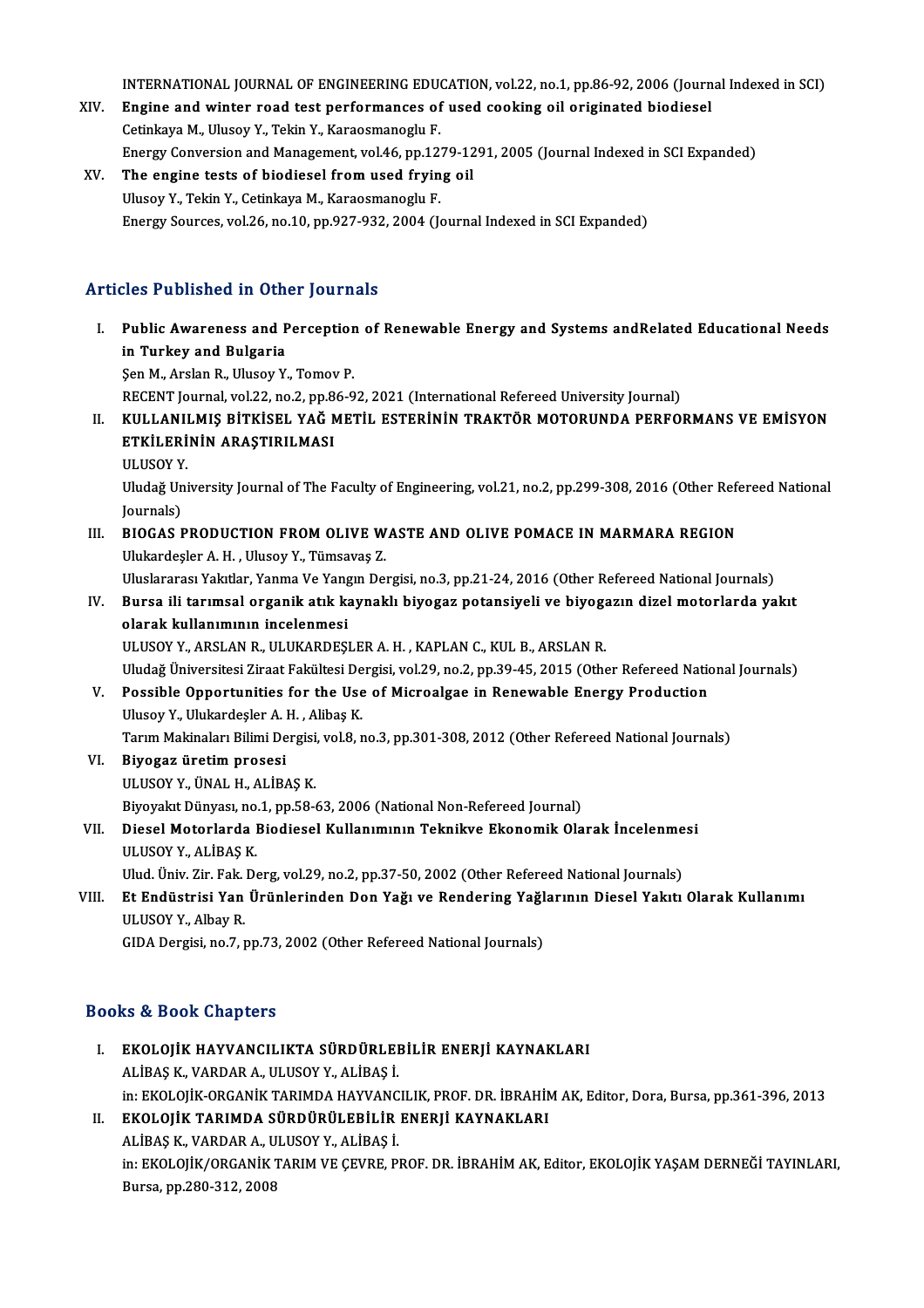Refereed Congress / Symposium Publications in Proceedings<br>Refereed Congress / Symposium Publications in Proceedings efereed Congress / Symposium Publications in Pr<br>I. Yenilenebilir Enerji Farkındalık Eğitim İhtiyaç Analizi<br>ARSLAN BULUSOV Y TEKİN V I. Yenilenebilir Enerji Farkındalık Eğitim İhtiyaç Analizi<br>ARSLAN R., ULUSOY Y., TEKİN Y. Yenilenebilir Enerji Farkındalık Eğitim İhtiyaç Analizi<br>ARSLAN R., ULUSOY Y., TEKİN Y.<br>Ulusal Tarımsal Mekanizasyon ve Enerji Kongresi, Turkey, 5 - 07 September 2018<br>Determination of viald and suality ehenesteristise of so ARSLAN R., ULUSOY Y., TEKİN Y.<br>Ulusal Tarımsal Mekanizasyon ve Enerji Kongresi, Turkey, 5 - 07 September 2018<br>II. Determination of yield and quality characteristics of some rapeseed genotypes in different<br>onvinenments Ulusal Tarimsal<br>Determination<br>environments.<br>sinciv M. Cövs Determination of yield and quality characteristics of some rapeseed genotypes in environments.<br>environments.<br>SİNCİK M., GÖKSOY A. T. , ŞENYİĞİT E., ULUSOY Y., ACAR M., ATAGÜN G., GİZLENCİ Ş., SÜZER S.<br>International Confere environments.<br>SİNCİK M., GÖKSOY A. T. , ŞENYİĞİT E., ULUSOY Y., ACAR M., ATAGÜN G., GİZLENCİ Ş., SÜZER S.<br>International Conference on Agricultural Science and Business., Stara Zagora, Bulgaria, 10 - 12 May 2018<br>Seil Meistu SİNCİK M., GÖKSOY A. T. , ŞENYİĞİT E., ULUSOY Y., ACAR M., ATAGÜN G., GİZLENCİ Ş., SÜ<br>International Conference on Agricultural Science and Business., Stara Zagora, Bulgaria,<br>III. Soil Moisture Content Prediction by Visible International Conference on Agricultural Science a<br>Soil Moisture Content Prediction by Visible a<br>TÜMSAVAŞ Z., TEKİN Y., ULUSOY Y., Mouazen A. M.<br>International Conference on Agriculture Forest Es III. Soil Moisture Content Prediction by Visible and Near-Infrared Spectroscopy<br>TÜMSAVAŞ Z., TEKİN Y., ULUSOY Y., Mouazen A. M.<br>International Conference on Agriculture, Forest, Food Sciences and Technologies (ICAFOF 2017), TÜMSAVAŞ Z., TEKİN Y., ULUSOY Y., Mouazen A. M. International Conference on Agriculture, Forest, Food Sciences and Technologies (ICAFOF 2017<br>Kapodokya, Turkey, 15 - 17 May 2017, pp.343<br>IV. Energy and Frnission Benefits of Chicken Manure Biogas Production - A Case Study<br> Kapodokya, Turkey, 15 - 17 May 2017, pp.343<br>Energy and Frnission Benefits of Chicken Manu<br>ULUSOY Y., ULUKARDEŞLER A. H. , ArsIan R., TEKİN Y.<br>6th IEEE International Conference on Benewable Ener 0t ULUSOY Y., ULUKARDEȘLER A. H. , Arslan R., TEKİN Y.<br>6th IEEE International Conference on Renewable Energy Research and Applications (ICRERA), California, United ULUSOY Y., ULUKARDEŞLER A. H. , Arslan R., TEKİN Y.<br>6th IEEE International Conference on Renewable Energ<br>States Of America, 5 - 08 November 2017, pp.648-652<br>Prodistion of Soil Sand and Clay Contents via Via V. Prediction of Soil Sand and Clay Contents via Visible and Near-Infrared (Vis-NIR) Spectroscopy States Of America, 5 - 08 November 2017, pp.648-<br>Prediction of Soil Sand and Clay Contents vi<br>TÜMSAVAŞ Z., Tekin Y., ULUSOY Y., Mouazen A. M.<br>12th International Conference on Intelligent Envir Prediction of Soil Sand and Clay Contents via Visible and Near-Infrared (Vis-NIR) Spectroscopy<br>TÜMSAVAŞ Z., Tekin Y., ULUSOY Y., Mouazen A. M.<br>13th International Conference on Intelligent Environments (IE), Seoul, South Ko TÜMSAVA<br>13th Inter<br>pp.29-38<br>Biogae B 13th International Conference on Intelligent Environments (IE), See<br>pp.29-38<br>VI. Biogas Production Potential of Olive-Mill Wastes in Turkey<br>III HSOV V. HUJKAPDESLER A. H pp.29-38<br>VI. Biogas Production Potential of Olive-Mill Wastes in Turkey<br>ULUSOY Y., ULUKARDEŞLER A. H. Biogas Production Potential of Olive-Mill Wastes in Turkey<br>ULUSOY Y., ULUKARDEȘLER A. H.<br>6th IEEE International Conference on Renewable Energy Research and Applications (ICRERA), California, United<br>States Of America, E., 0 ULUSOY Y., ULUKARDEŞLER A. H.<br>6th IEEE International Conference on Renewable Energ<br>States Of America, 5 - 08 November 2017, pp.664-668<br>Energy and Ennissian Benefits of Chielten Manur 6th IEEE International Conference on Renewable Energy Research and Applications (ICRERA), I<br>States Of America, 5 - 08 November 2017, pp.664-668<br>VII. Energy and Frnission Benefits of Chicken Manure Biogas Production - A Cas States Of America, 5 - 08 November 2017, pp.66<br>Energy and Frnission Benefits of Chicken<br>Ulusoy Y., Ulukardeşler A.H., Arslan R., Tekin Y.<br>6th JEEE International Conference on Bonewahl Ulusoy Y., Ulukardeşler A. H. , Arslan R., Tekin Y.<br>6th IEEE International Conference on Renewable Energy Research and Applications (ICRERA), California, United Ulusoy Y., Ulukardeşler A. H. , Arslan R., Tekin Y.<br>6th IEEE International Conference on Renewable Energ<br>States Of America, 5 - 08 November 2017, pp.648-652<br>Farklı Prassisa türlerine ait sanatinlerin yarim y VIII. Farklı Brassica türlerine ait genotiplerin verim ve kalite özellikleri ile biyodizele uygunluklarının belirlenmesi States Of Amer<br>Farklı Brassi<br>belirlenmesi<br>sinciv M. Cöl Farklı Brassica türlerine ait genotiplerin verim ve kalite özellikleri ile biyodizele ı<br>belirlenmesi<br>SİNCİK M., GÖKSOY A. T. , ŞENYİĞİT E., ULUSOY Y., Acar M., ATAGÜN G., GİZLENCİ Ş., SÜZER S.<br>2. Ulusal Biyovalıtlar Samnaz belirlenmesi<br>SİNCİK M., GÖKSOY A. T. , ŞENYİĞİT E., ULUSOY Y., Acar M., ATAGÜN G., GİZLENCİ Ş., SÜZER S<br>2. Ulusal Biyoyakıtlar Sempozyumu, Samsun, Turkey, 27 - 30 September 2016, vol.1, pp.259<br>DETERMINATION OF SOU. ORGANIC

2. Ulusal Biyoyakıtlar Sempozyumu, Samsun, Turkey, 27 - 30 September 2016, vol.1, pp.259

# IX. DETERMINATION OF SOIL ORGANIC CARBON VARIATION WITH ON LINE Vis NIR SENSOR TEKIN Y., ULUSOY Y., TÜMSAVAS Z., Mouazen A. International Institute of Engineers and Researchers (ISER2016), Tokyo, Japan, 11 - 12 November 2016

- TEKİN Y., ULUSOY Y., TÜMSAVAŞ Z., Mouazen A.<br>International Institute of Engineers and Researchers (ISER2016), Tokyo, Japan, 11 12 November 2016<br>X. FARKLI BRASSİCA TÜRLERİNE AİT GENOTİPLERİN VERİM VEKALİTE ÖZELLİKLERİ International Institute of Engineers and<br>FARKLI BRASSİCA TÜRLERİNE AİT<br>UYGUNLUKLARININBELİRLENMESİ<br>SİNCİK M. CÖKSOV A.T. SENVİĞİTE U FARKLI BRASSİCA TÜRLERİNE AİT GENOTİPLERİN VERİM VEKALİTE ÖZELLİKLERİ<br>UYGUNLUKLARININBELİRLENMESİ<br>SİNCİK M., GÖKSOY A. T. , ŞENYİĞİT E., ULUSOY Y., ACAR M., ATAGÜN G., GİZLENCİ Ş., SÜZER S.<br>2. Ulusel Biyayalıtlar Semnettay UYGUNLUKLARININBELİRLENMESİ<br>SİNCİK M., GÖKSOY A. T. , ŞENYİĞİT E., ULUSOY Y., ACAR M., ATAGÜN G., GİZLENCİ Ş., Sİ<br>2. Ulusal Biyoyakıtlar Sempozyumu, Samsun, Turkey, 27 - 30 September 2016, pp.259<br>On line Vis Nin sensen det SINCIK M., GÖKSOY A. T. , ŞENYIĞİT E., ULUSOY Y., ACAR M., ATAGÜN G., GİZLENCİ Ş., SÜZER S.<br>2. Ulusal Biyoyakıtlar Sempozyumu, Samsun, Turkey, 27 - 30 September 2016, pp.259<br>XI. On-line Vis-Nir sensor determination of soil
- 2. Ulusal Biyoyakıtlar Sempozyumu, Samsun, Tu<br>On-line Vis-Nir sensor determination of source<br>Tekin Y., Tumsavas Z., Ulusoy Y., Mouazen A. M.<br>2nd International Conference on Agricultural o On-line Vis-Nir sensor determination of soil variations of sodium, potassium and magnesium<br>Tekin Y., Tumsavas Z., Ulusoy Y., Mouazen A. M.<br>2nd International Conference on Agricultural and Biological Sciences (ABS), Shangha Tekin Y., Tumsavas Z., Ulusoy Y., Mouazen A. M.<br>2nd International Conference on Agricultural and Biological Sciences (ABS), Shanghai, China, 23 - 26 July 2016,<br>vol.41 2nd International Conference on Agricultural and Biological Sciences (ABS), Shanghai, China,<br>vol.41<br>XII. Development of a Specific Electronic Control System for an Engine Dynamometer<br>KII. B. III ISOV V. ABSLAN B
- vol.41<br>Development of a Specific<br>KUL B., ULUSOY Y., ARSLAN R.<br>25th International Scientific Co Development of a Specific Electronic Control System for an Engine Dynamometer<br>KUL B., ULUSOY Y., ARSLAN R.<br>25th International Scientific Conference on Electronics (ET), Sozopol, Bulgaria, 12 - 14 September 2016<br>Htiligation

KUL B., ULUSOY Y., ARSLAN R.<br>25th International Scientific Conference on Electronics (ET), Sozopol, Bulg<br>XIII. Utilization of waste cooking oil as an alternative fuel for Turkey 25th International Scie<br>Utilization of waste<br>ARSLAN R., ULUSOY Y.<br>Eth IEEE International

Utilization of waste cooking oil as an alternative fuel for Turkey<br>ARSLAN R., ULUSOY Y.<br>5th IEEE International Conference on Renewable Energy Research and Applications (ICRERA), Birmingham, United<br>Kingdom, 20, .22 November ARSLAN R., ULUSOY Y.<br>5th IEEE International Conference on Renewal<br>Kingdom, 20 - 23 November 2016, pp.149-152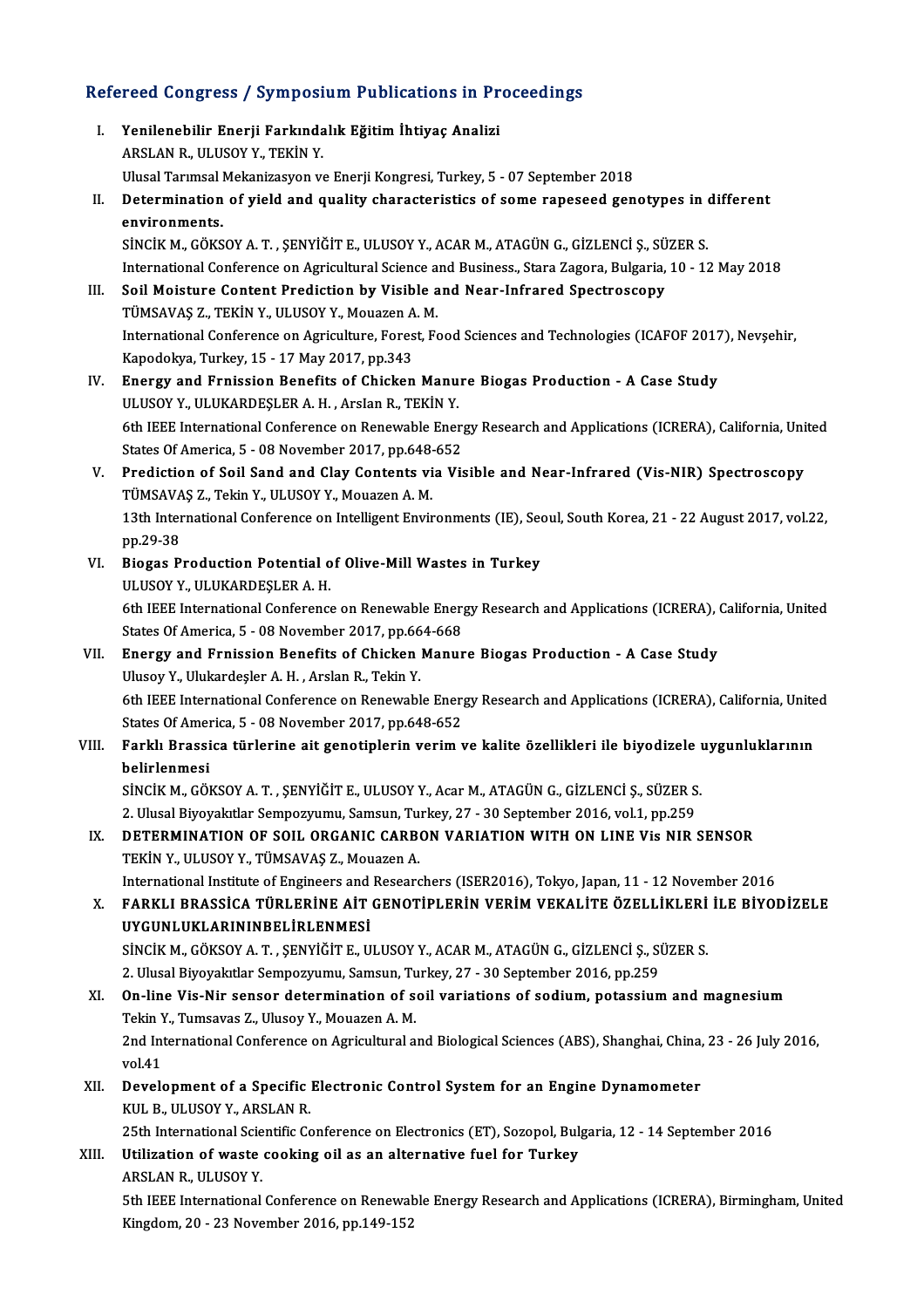| XIV.         | PREDICTION OF SODIUM POTASSIUM and MAGNESIUM USING VISIBLE AND NEAR INFRARED                                                                                                             |
|--------------|------------------------------------------------------------------------------------------------------------------------------------------------------------------------------------------|
|              | <b>SPECTROSCOPY</b>                                                                                                                                                                      |
|              | TEKİN Y., ULUSOY Y., TÜMSAVAŞ Z., Mouazen A.                                                                                                                                             |
|              | 6th International Multi-Conference on Trends in Engineering and Technology/ IMTET'15, 15 - 16 December 2015,<br>pp 56-57                                                                 |
| XV.          | Bursa İli İçi Biyogaz Potansiyeli ve Üretimi İçin Alan Çalışması                                                                                                                         |
|              | ULUSOY Y., ULUKARDEŞLER A.H., ARSLAN R., UYSAL M.                                                                                                                                        |
|              | I. Ulusal Kompost ve Biyogaz Çalıştayı 11-14.04.2013 Antalya, Antalya, Turkey, 11 - 14 April 2013, pp.34                                                                                 |
| XVI.         | INVESTIGATION OF ENGINE PERFORMANCE OF WASTE COOKING OIL AS A FUEL IN DIESEL TRACTOR<br><b>ENGINES</b>                                                                                   |
|              | ULUSOY Y., ARSLAN R., KAPLAN C., Bolat A.                                                                                                                                                |
|              | 5th International Conference on Trends in Agricultural Engineering, Prague, Czech Republic, 3 - 06 September                                                                             |
|              | 2013, pp 622-626                                                                                                                                                                         |
| XVII.        | BIOGAS PRODUCTION FROM AGRICULTURAL WASTES IN TURKEY-A CASE STUDY                                                                                                                        |
|              | ULUSOY Y., ULUKARDEŞLER A.H., ARSLAN R., Arslan R.                                                                                                                                       |
|              | 5th International Conference on Trends in Agricultural Engineering, Prague, Czech Republic, 3 - 06 September<br>2013, pp 627-631                                                         |
| XVIII.       | 3 Nesil Biyoyakıt Teknolojisi Olan Alglerin Türkiye de Üretilebilirlik Potansiyeli                                                                                                       |
|              | ULUKARDEŞLER A.H., ULUSOY Y.                                                                                                                                                             |
|              | 10. Ulusal Kimya Mühendisliği Kongresi 3-6.09.2012 İstanbul, İstanbul, Turkey, 3 - 06 September 2012                                                                                     |
| XIX.         | Yenilenebilir enerji üretiminde mikroalglerden yararlanma olanakları                                                                                                                     |
|              | ULUSOY Y., ULUKARDEŞLER A.H., ALİBAŞ K.                                                                                                                                                  |
|              | Enerji Tarımı ve Biyoyakıtlar Sempozyumu, Konya, Turkey, 25 - 26 May 2011                                                                                                                |
| XX.          | Marmara Bölgesindeki Zeytin Atığı ve Karasuyundan Anaerobik Fermantasyon ile Biyogaz Üretimi                                                                                             |
|              | ULUKARDEŞLER A.H., ULUSOY Y., TÜMSAVAŞ Z.                                                                                                                                                |
|              | Ulusal Kimya Mühendisliği Kongresi, Ankara, Turkey, 22 June 2010 - 25 December 2009                                                                                                      |
| XXI.         | Atık Kızartmalık Yağlardan Elde Edilen Biyodizelin Motor Performansına Etkileri                                                                                                          |
|              | ULUSOY Y., ARSLAN R., TEKİN Y., ŞAHİN R.                                                                                                                                                 |
| XXII.        | 8. Ulusal Temiz Enerji Sempozyumu, Bursa, Turkey, 01 December 2010 - 03 December 2009<br>Bursa ili Karacabey ilçesinde örnek bir biyogaz tesisinin kurulabilirliği için tarımsal ve gıda |
|              | artıklarının enerjisi potansiyeli                                                                                                                                                        |
|              | ULUSOY Y, ÜNAL H, ALİBAŞ K                                                                                                                                                               |
|              | Tarımsal Mekanizasyon 25. Ulusal Kongresi,01-03 Ekim 2009, Bildiri Kitabı, Isparta, Turkey, 1 - 03 October 2009,                                                                         |
|              | pp 109-115                                                                                                                                                                               |
| XXIII.       | Türkiye de biyodizel üretimi ve üretim sorunlarına bir bakış                                                                                                                             |
|              | ULUSOY Y., TEKİN Y., ARSLAN R., ALİBAŞ K.                                                                                                                                                |
|              | Biyoyakıt Sempozyumu, Bursa, Turkey, 29 - 30 June 2006                                                                                                                                   |
| XXIV.        | Türkiye de Biyodizel Potansiyeli                                                                                                                                                         |
|              | ARSLAN R., ULUSOY Y., SÜRMEN A.                                                                                                                                                          |
|              | Otomotiv Teknolojileri Kongresi, Bursa, Turkey, 26 - 27 June 2006                                                                                                                        |
| XXV.         | Bursa İli Karacabey İlçesinde Örnek Bir Biyogaz Tesisinin Kurulabilirliği İçin Tarımsal ve Gıda                                                                                          |
|              | Artıklarının Enerji Potansiyeli                                                                                                                                                          |
|              | ULUSOY Y, ÜNAL H, ALİBAŞ K                                                                                                                                                               |
| XXVI.        | 25. Tarımsal Mekanizasyon Ulusal Kongresi Bildiri Kitabı, Isparta, Turkey, 1 - 03 October 2009                                                                                           |
|              | Türkiye de Biyomotorin Üretimi İçin Yağ Bitkisi Tarımının Genel Durumu<br>ULUSOY Y., TEKİN Y.                                                                                            |
|              | V. Ulusal Temiz Enerji Sempozyumu, İstanbul, Turkey, 1 - 03 October 2004                                                                                                                 |
| <b>XXVII</b> | Kullanılmış Yağ Metil Esterinin Türkiye Şartlarında Dizel Bir Araçta kullanımı ve Emisyon Sonuçları                                                                                      |
|              | ULUSOY Y., TEKİN Y.                                                                                                                                                                      |
|              | IV. Ulusal Temiz Enerji Sempozyumu, İstanbul, Turkey, 1 - 03 October 2002                                                                                                                |
| XXVIII.      | Kullanılmış atık Bitkisel Yağ Metil Esterlerinin Diesel Motorlarında Alternatif Yakıt Olarak                                                                                             |
|              |                                                                                                                                                                                          |